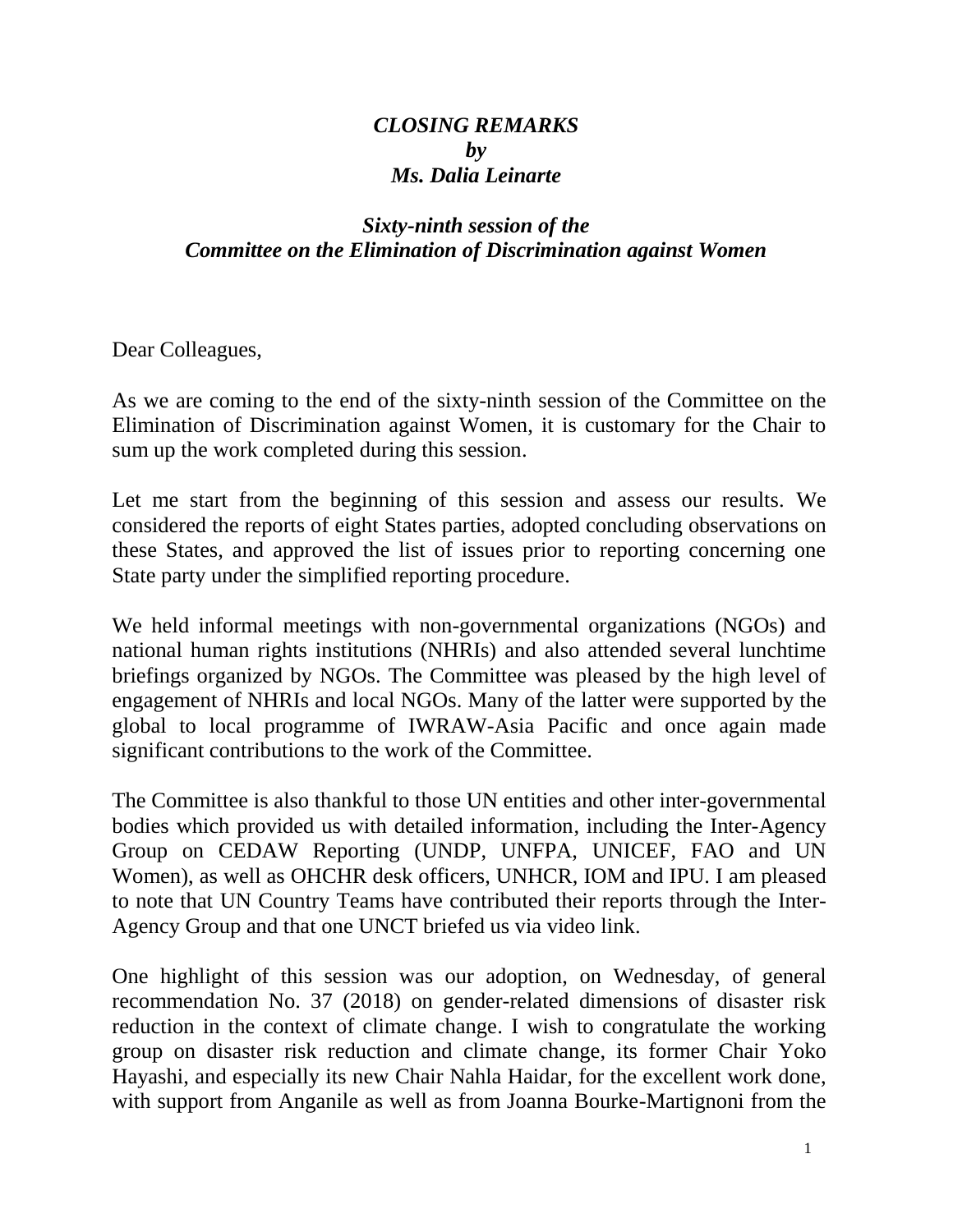Geneva Academy for International Humanitarian Law and Human Rights. I also wish to acknowledge the excellent statement on the same topic prepared by Nahla Haidar which we adopted on the occasion of International Women's Day 2018.

Also on the occasion of International Women's Day, we were able to adopt a joint statement entitled "Confronting sexual violence, demanding equality" together with the Special Rapporteur on violence against women and the Working Group on discrimination against women in law and in practice, which further reinforces our good cooperation with these two mechanisms.

I also thank Lia Nadaria for her work on the report of inquiry 2014/1, with support from the Secretariat, which was adopted at this session and which will be transmitted to the State party concerned for observations within six months. Once this period has lapsed, the report will be published. In particular, I wish to pay tribute to the late Oby Nwankwo, who undertook the inquiry visit together with Ms. Nadaria and who, I am certain, would have liked to be here for the adoption of the report.

I am satisfied that the Committee took a decision to embark on the elaboration of a draft general recommendation on trafficking in women and girls in the context of global migration and feel honoured that I have been asked to prepare the concept note. At the same time, we will not forget about the two next general recommendations in the pipeline, namely the ones on gender stereotypes and on indigenous women.

I am also satisfied with the progress we have achieved in implementing General Assembly resolution 68/268 on treaty body strengthening by reinstituting the simplified reporting procedure while keeping the practical modalities of its implementation under review. I wish to thank the working group on working methods, especially its chair and vice-chair, Yoko Hayashi and Aruna Narain, for the excellent proposal submitted.

I thank our Working Group on SDGs for having prepared the briefing by UNESCO on SDG indicator 4.7.1 relating to education for sustainable development, including gender equality and human rights. The working group also achieved good progress in reviewing our treaty-specific reporting guidelines, with the support of our friend and former colleague Bianca Pomeranzi.